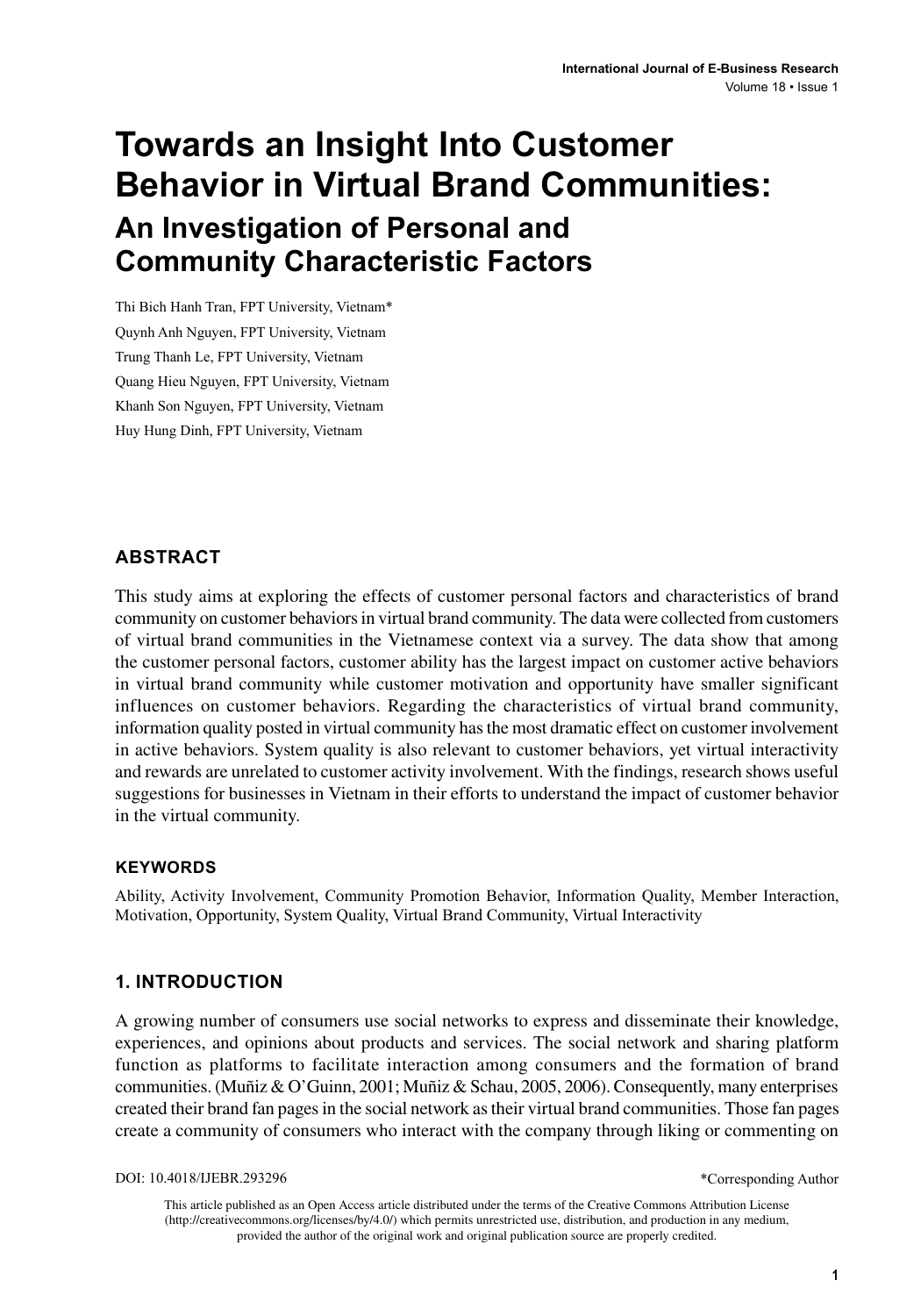brand posts or through sharing information (Bushelow, 2012). There has been evidence that brand fan page or many firms outperforms official websites in terms of consumer traffic (Neff, 2010; Zastrow, 2013). As such, building a community brand is essential to developing the company's brand while increasing the ability of interaction between the company and the customer.

The recent innovation of social network - based brand communities provide companies with benefits such as greater accessibility to customers, lower costs and higher communication efficiency (Laroche, 2012). Virtual brand communities are known as specialized, structured, and non – geographically bond, with no constraint, allowing continuous communications between many to many members. In addition, the willingness of customers to share or respond to products and services is an opportunity for marketers to grasp customers better by paying attention to discussing values from social networks. Thus, they can assess accurately customer's satisfaction level, discover new customer's needs and find important features to target in the media. Based on this practical information, the company can provide marketing strategies for potential products or develop and improve products based on customers' practical needs. Consumers can also form and manage many successful online or virtual brand communities in which they can influence other members to voluntarily perform various community behaviors like intention of membership, recommendation, active participation, and the like. Several studies show that virtual community is a crucial reference for the members. Prior to making a decision for purchases, participants can collect information, get consultancy or advice from an expert user on virtual communities. Even for post-purchase stage, customers may share their experiences of consumption to the community (De Valck et al., 2009). In this way, customer virtual communities clearly have a vast influence on consumers and become more dependable than commercial communities (Bickart & Schindler, 2001; Brodie et al., 2013), but customer communities may also be disadvantageous to a company as negative messages from unsatisfied consumers could threaten brand image (Maclaran & Catterall, 2002).

Previous studies about virtual brand communities have addressed factors affecting a member's intention to share and customer's loyalty in a social media community of brand. For example, Gruen et al. (2006) revealed that customer characteristics like motivation, ability, and opportunities to engage in customer-to-customer exchanges are linked to customers' loyalty intentions (i.e. repurchase intention and words-of-mouth). Munnukka et al. (2015) disclosed that community commitment is associated to community members' attitudinal loyalty and behavioral loyalty. Ha (1998) studied the effects of customer attitudes and beliefs (i.e. perceived usefulness, ease of use, trust, responsiveness, and social norms) on social media-based community members' continuance intention. In a similar vein, Potgieter & Naidoo (2017) confirmed the influences of trust, perceived usefulness, and social norms on members' continuance intention. However, there is littleresearch dedicated to specific behaviors of customers in virtual brand communities. Most of the existing studies have shown interest in the influential factors for community members' loyalty towards the brand or company (Ha; 1998; Gruen et al., 2005; Munnukka et al., 2015, Potgieter & Naidoo, 2017). Meanwhile, customers' behaviors directed at communities that have been partially recognized by former research like community participation (Tsai et al., 2012) and community promotion behavior (Munnukka et al., 2015) received limited attention of researchers. A rigorous review suggests that to date no research has examined the factors affecting these community-directed behaviors in a signle study. Understanding about dynamics of these community behaviors will be valuable for companies to effectively manage virtual communities of brands – a recent prominent trend adopted by enterprises.

Moreover, prior research has, in part, identified the connections between personal factors (Gruen et al., 2005) as well as community-related factors (Islam & Rahma, 2017) and customers' behaviors in virtual exchanges. To exemplify, Gruen et al. (2005) proposed community members' motivation, ability, and opportunity to engage in interaction as crucial catalysts for customers' involvement in exchanges with others. Meanwhile, with a focus on community-related factors, Islam & Rahma (2017) accentuated information quality, system quality, virtual interactivity, and rewards as prominent drivers to customer engagement and participation in communities. These results entail the relevance